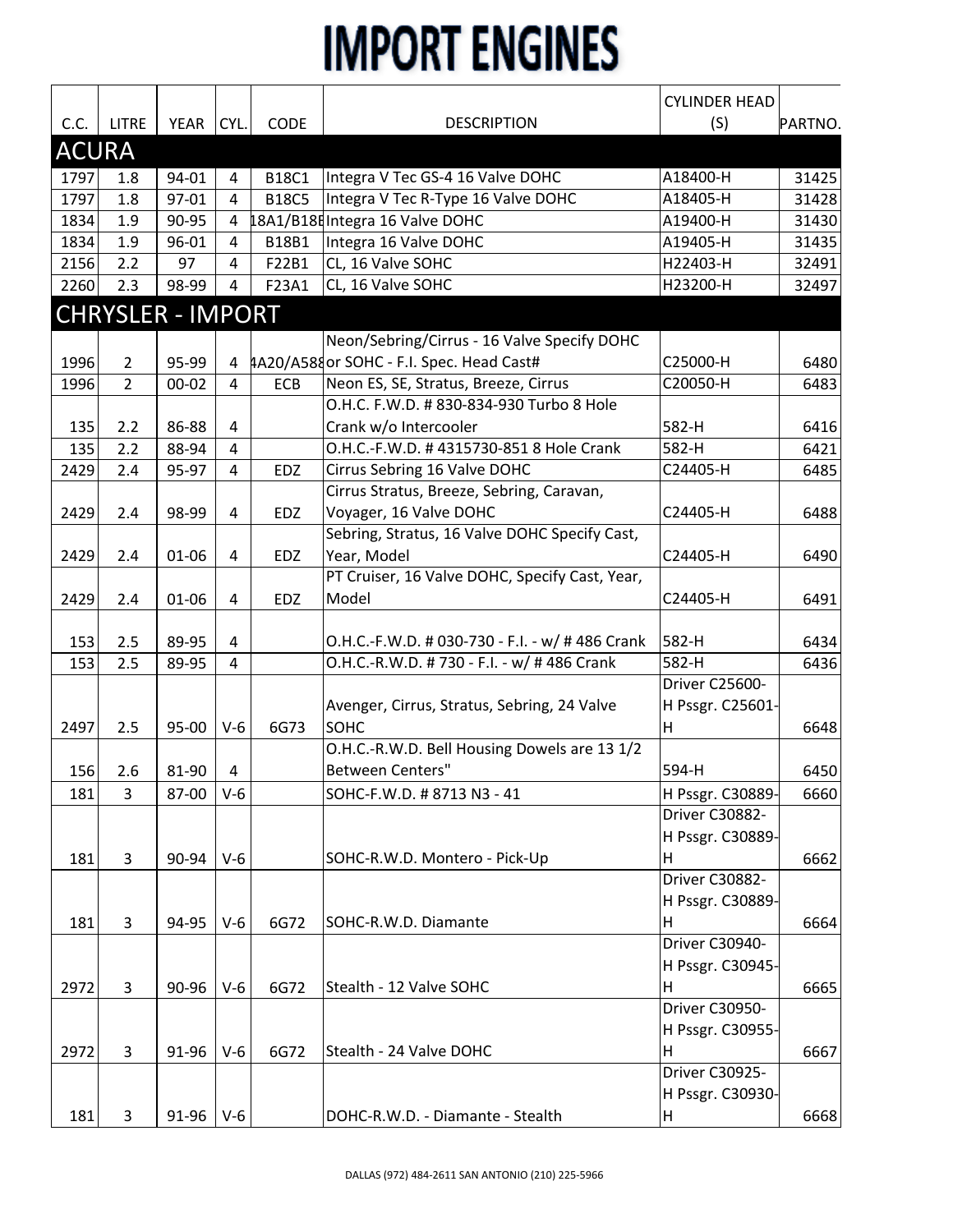|              |                |                      |                |                |                                             | <b>CYLINDER HEAD</b> |         |
|--------------|----------------|----------------------|----------------|----------------|---------------------------------------------|----------------------|---------|
| C.C.         | <b>LITRE</b>   | YEAR                 | CYL.           | CODE           | <b>DESCRIPTION</b>                          | (S)                  | PARTNO. |
|              |                |                      |                |                |                                             | Driver C30927-       |         |
|              |                |                      |                |                | Montero Sport, Montero 24 Valve SOHC RWD    | H Pssgr. C30928-     |         |
| 2972         | 3              | 95-98                | $V-6$          | 4G72           | VIN H                                       | Η                    | 6669    |
|              |                |                      |                |                |                                             | Driver C30960-       |         |
|              |                |                      |                |                |                                             | H Pssgr. C30961-     |         |
| 2972         | 3              | 99-05                | $V-6$          | 6G72           | Sebring, Stratus, 24 Valve SOHC             | Η                    | 6670    |
|              | <b>DAEWOO</b>  |                      |                |                |                                             |                      |         |
| 2198         | 2.2            | 99-02                |                | X22SE          |                                             | 122410-H             | 34425   |
|              |                |                      | 4              |                | Leganza, 16 Valve DOHC                      |                      |         |
|              |                |                      |                |                |                                             |                      |         |
|              |                | <b>FORD - IMPORT</b> |                |                |                                             |                      |         |
| 1991         | $\overline{2}$ | 93-97                | 4              | <b>FS</b>      | Probe, 16 Valve DOHC                        | M20810-H             | 36427   |
| 2184         | 2.2            | 89-92                | 4              | F <sub>2</sub> | Probe, 12 Valve SOHC                        | M22882-H             | 36420   |
|              |                |                      |                |                |                                             | Driver M23920-       |         |
|              |                |                      |                |                |                                             | H Pssgr.             |         |
| 2507         | 2.5            | 93-97                | $V-6$          | KL             | Probe, 24 Valve, DOHC                       | M23921-H             | 36606   |
|              |                |                      |                |                |                                             | Driver N30849-       |         |
|              |                |                      |                |                |                                             | H Pssgr. N30850-     |         |
| 2960         | 3              | 93-95                | $V-6$          | VG30E          | Villager, 12 Valve SOHC, Spec. Cast on Head | н                    | 40634   |
|              |                |                      |                |                |                                             | Driver N30849-       |         |
|              |                |                      |                |                |                                             | H Pssgr. N30850-     |         |
| 2960         | 3              | 96-98                | $V-6$          | VG30E          | Villager, 12 Valve SOHC                     | н                    | 40638   |
| <b>GEO</b>   |                |                      |                |                |                                             |                      |         |
| 993          | $\mathbf{1}$   | 89-95                | 3              | G10            | Metro w/ Hydraulic Lifters                  | S10892-H             | 50320   |
| 993          | 1              | 96-00                | 3              | G10            | Metro, F.I. 6 Valve SOHC Specify Year       | S10892-H             | 50322   |
| 1298         | 1.3            | 95-01                | 4              | G13BA          | Metro, 8 Valve, SOHC                        | S13950-H             | 50420   |
| 1298         | 1.3            | 98-01                | $\overline{a}$ | G13BB          | Metro, 16 Valve SOHC                        | S13952-H             | 50422   |
| 1587         | 1.6            | 89-92                | 4              |                | 4AF / 4AFEPrism, 16 Valve DOHC              | T16881-H             | 42428   |
| 1587         | 1.6            | 93-97                | 4              | 4AFE           | Prism, 16 Valve DOHC                        | T16882-H             | 42425   |
| 1590         | $1.6\,$        | 89-95                | 4              | G16KC          | Sidekick, Tracker, 8 Valve SOHC, F.I.       | S16892-H             | 50414   |
| 1590         | 1.6            | 94-98                | 4              | G16KV          | Tracker, 16 Valve SOHC                      | S16922-H             | 50416   |
| 1590         | 1.6            | 99-00                | 4              | G16B           | Tracker, 16 Valve SOHC                      | S16402-H             | 50430   |
| 1794         | 1.8            | 98-99                | 4              | 1ZZFE          | Prism, Vibe, 16 Valve DOHC                  | T18420-H             | 42436   |
| 1796         | 1.8            | 03-05                | 4              | 2ZZGE          | Vibe, 16 Valve DOHC                         | T18430-H             | 42440   |
| 1995         | $\overline{2}$ | 99-03                | 4              | J20            | Tracker, 16 Valve DOHC, F.I.                | S20405-H             | 50417   |
| <b>HONDA</b> |                |                      |                |                |                                             |                      |         |
| 1493         | 1.5            | 88-91                | 4              |                | D15B1/B2 Civic, CRX - 16 Valve              | H15881-H             | 32436   |
| 1493         | 1.5            | 92-95                | 4              | D15B8          | Civic - 8 Valve                             | H15920-H             | 32437   |
| 1493         | 1.5            | 92-95                | 4              | D15B7          | Civic, del Sol S, 16 Valve SOHC             | H15885-H             | 32431   |
| 1493         | 1.5            | 92-95                | 4              | D15Z1          | Civic V Tec, 16 Valve SOHC                  | H15886-H             | 32432   |
| 1590         | 1.6            | 88-91                | 4              | D16A6          | Civic SI, CRX SI, 16 Valve                  | H15881-H             | 32438   |
| 1590         | 1.6            | 92-95                | 4              | D16Z6          | Civic V Tec, del Sol Si, 16 Valve SOHC      | H16400-H             | 32439   |
| 1590         | 1.6            | 96-00                | 4              | D16Y7          | Civic, del Sol S, 16 Valve SOHC             | H16401-H             | 32441   |
| 1590         | 1.6            | 96-00                | 4              | D16Y8          | Civic EX V Tec, del Sol Si, 16 Valve SOHC   | H16402-H             | 32442   |
| 1590         | 1.6            | 96-00                | 4              | D16Y5          | Civic HX V Tec-E, 16 Valve SOHC             | H16404-H             | 32443   |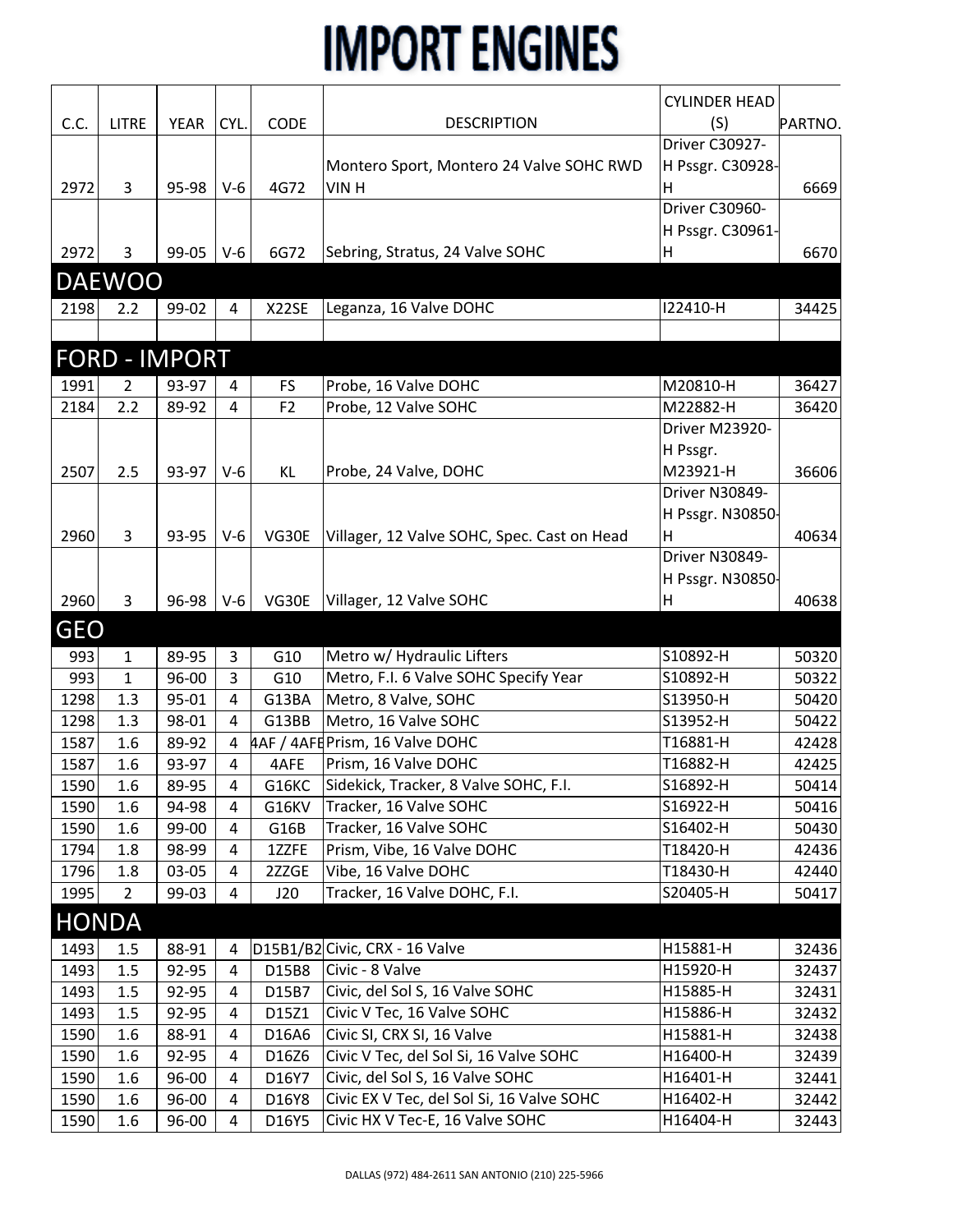|      |                |       |                |              |                                        | <b>CYLINDER HEAD</b>               |         |
|------|----------------|-------|----------------|--------------|----------------------------------------|------------------------------------|---------|
| C.C. | <b>LITRE</b>   | YEAR  | CYL.           | CODE         | <b>DESCRIPTION</b>                     | (S)                                | PARTNO. |
| 1595 | 1.6            | 94-95 | 4              | <b>B16A3</b> | del Sol V Tec, 16 Valve DOHC           | H16405-H                           | 32445   |
| 1595 | 1.6            | 96-00 | 4              | <b>B16A2</b> | Civic Si, del Sol V Tec, 16 Valve DOHC | H16408-H                           | 32446   |
| 1955 | $\overline{2}$ | 86-89 | 4              |              | BS/A20A1 Accord SOHC, Carb.            | H20869-H                           | 32440   |
| 1955 | $\overline{2}$ | 86-89 | 4              |              | BT/A20A3 Accord, Prelude F.I.          | H20868-H                           | 32468   |
| 1958 | $\overline{2}$ | 89-90 | 4              | <b>B20A3</b> | Prelude, Carb.                         | H20889-H                           | 32472   |
| 1958 | $\overline{2}$ | 88-91 | 4              | <b>B20A5</b> | Prelude, F.I. DOHC                     | H20881-H                           | 32474   |
| 2056 | 2.1            | 90-91 | 4              | <b>B21A1</b> | Prelude 16 Valve DOHC                  | H21400-H                           | 32475   |
| 2156 | 2.2            | 90-93 | 4              | F22A1        | Accord, Prelude - 16 Valve             | H20910-H                           | 32476   |
| 2156 | 2.2            | 92-96 | 4              | F22A1        | Prelude S - 16 Valve SOHC F.I.         | H20920-H                           | 32478   |
| 2156 | 2.2            | 91-93 | 4              | F22A6        | Accord SE - 16 Valve SOHC F.I.         | H20910-H                           | 32479   |
| 2156 | 2.2            | 94-97 | 4              | F22B2        | Accord - 16 Valve SOHC F.I.            | H20927-H                           | 32490   |
| 2156 | 2.2            | 94-97 | 4              | F22B1        | Accord V Tec, 16 Valve SOHC, F.I.      | H22403-H                           | 32491   |
| 2156 | 2.2            | 95-97 | 4              | F22B6        | Odyssey, 16 Valve SOHC F.I.            | H22405-H                           | 32492   |
| 2157 | 2.2            | 93-96 | 4              | H22A1        | Prelude V Tec, 16 Valve DOHC, F.I.     | H22407-H                           | 32494   |
| 2157 | 2.2            | 97-01 | 4              | H22A4        | Prelude V Tec, 16 Valve DOHC, F.I.     | H22410-H                           | 32496   |
| 2259 | 2.3            | 92-96 | 4              | H23A1        | Prelude Si, SE, 16 Valve DOHC          | H23220-H                           | 32499   |
| 2254 | 2.3            | 98-02 | 4              | F23A1        | Accord, 16 Valve SOHC                  | H23200-H                           | 32497   |
| 2254 | 2.3            | 98-02 | 4              | F23A4        | Accord, 16 Valve SOHC                  | H23210-H                           | 32498   |
| 2559 | 2.6            | 94-96 | 4              | 4ZE1         | Passport, 8 Valve SOHC                 | 126862-H                           | 34444   |
| 3165 | 3.2            | 94-95 | $V-6$          | 6VD1         | Passport, 24 Valve SOHC                | Driver I26915-H<br>Pssgr. I26916-H | 34600   |
|      |                |       |                |              |                                        |                                    |         |
|      |                |       |                |              |                                        | Driver I32600-H                    |         |
| 3165 | 3.2            | 96-97 | $V-6$          | 6VD1         | Passport, 24 Valve SOHC                | Pssgr. I32601-H                    | 34610   |
|      |                |       |                |              |                                        |                                    |         |
|      |                |       |                |              |                                        | Driver I32610-H                    |         |
| 3165 | 3.2            | 98-02 | $V-6$          | 6VD1         | Passport, 24 Valve DOHC                | Pssgr. I32611-H                    | 34612   |
|      |                |       |                |              |                                        |                                    |         |
|      | <b>HYUNDAI</b> |       |                |              |                                        |                                    |         |
| 1468 | 1.5            | 86-89 | $\overline{4}$ | G4AJ         | Excel Carb. SOHC                       | C15859-H                           | 33408   |
| 1468 | 1.5            | 90-94 | 4              | G4DJ         | (90-94) Excel (91-92) Scoupe           | C15891-H                           | 33410   |
| 1796 | 1.8            | 96-98 | 4              | G4GM         | Elantra, Tiburon 16 Valve DOHC F.I.    | C15900-H                           | 33416   |
| 1836 | 1.8            | 93-95 | 4              | G4CN         | Elantra, 16-Valve DOHC, F.I.           | C18986-H                           | 33417   |
|      |                |       |                |              |                                        | 118815-H                           |         |
|      |                |       |                |              |                                        | Manual FP                          |         |
|      |                |       |                |              |                                        | I18816-H                           |         |
| 1997 | $\overline{2}$ | 92-98 | 4              | G4CP         | Sonata, 16 Valve DOHC, F.I.            | <b>Electric FP</b>                 | 33418   |
|      |                |       |                |              |                                        | Driver C30892-                     |         |
|      |                |       |                |              |                                        | H Pssgr. C30899-                   |         |
| 2972 | 3              | 89-95 | $V-6$          | G6AT         | Sonata - 12 Valve SOHC, F.I.           | н                                  | 6660    |
|      |                |       |                |              |                                        | Driver C30926-                     |         |
|      |                |       |                |              |                                        | H Pssgr. C30931-                   |         |
| 2972 | $\overline{3}$ | 96-98 | $V-6$          | G6AT         | Sonata - 12 Valve SOHC, F.I.           | Н                                  | 6660    |
|      |                |       |                |              |                                        | Driver C30926-                     |         |
|      |                |       |                |              |                                        | H Pssgr. C30931-                   |         |
| 2972 | 3              | 90-95 | $V-6$          | G6AT         | Sonata, 12 Valve SOHC                  | H                                  | 6660    |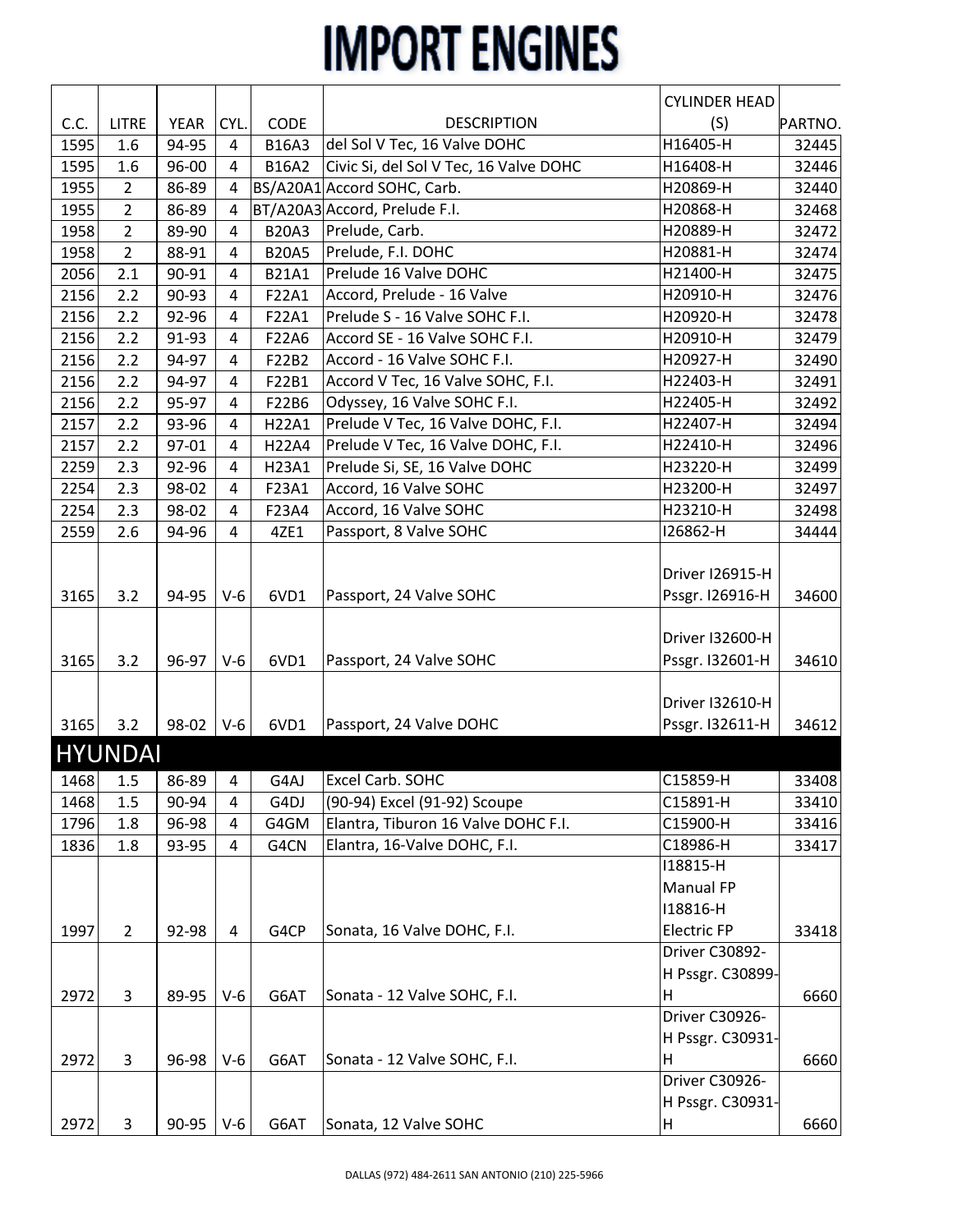|              |                 |             |                |             |                                                          | <b>CYLINDER HEAD</b>   |         |
|--------------|-----------------|-------------|----------------|-------------|----------------------------------------------------------|------------------------|---------|
| C.C.         | <b>LITRE</b>    | <b>YEAR</b> | CYL.           | <b>CODE</b> | <b>DESCRIPTION</b>                                       | (S)                    | PARTNO. |
|              | <b>INFINITI</b> |             |                |             |                                                          |                        |         |
|              |                 |             |                |             |                                                          | Driver N30849-         |         |
|              |                 |             |                |             |                                                          | H Pssgr. N30850-       |         |
| 2960         | 3               | 90-92       | $V-6$          | VG30E       | M30, 12 Valve SOHC                                       | Η                      | 40633   |
|              |                 |             |                |             |                                                          | Driver N33620-         |         |
|              |                 |             |                |             |                                                          | H Pssgr. N33621-       |         |
| 3272         | 3.3             | 97-00       | $V-6$          | VG33E       | QX4, 12 Valve SOHC                                       | н                      | 40660   |
| <b>ISUZU</b> |                 |             |                |             |                                                          |                        |         |
|              |                 |             |                |             |                                                          |                        |         |
| 2198         | 2.2             | 98-03       | 4              | X22SE       | Amigo, Rodeo, Rodeo Sport (01-03) 16 Valve<br>DOHC, F.I. | I22410-H               | 34425   |
|              |                 |             |                |             | (89-93) Amigo (86-94) Pick-Up (86-87) Trooper,           |                        |         |
| 2254         | 2.3             | 86-94       | 4              | 4ZD1        | Pick-up - 8 Valve SOHC FI                                | I22862-H               | 34432   |
| 2559         | 2.6             | 88-92       | 4              | 4ZE1        | All                                                      | I26869-H               | 34440   |
| 2559         | 2.6             | 93-97       | $\overline{4}$ | 4ZE1        | All                                                      | 126862-H               | 34444   |
|              |                 |             |                |             |                                                          |                        |         |
|              |                 |             |                |             |                                                          | Driver I26915-H        |         |
| 3165         | 3.2             | 92-95       | $V-6$          | 6VD1        | Trooper, Rodeo, 24 Valve SOHC, F.I.                      | Pssgr. I26916-H        | 34600   |
|              |                 |             |                |             |                                                          |                        |         |
|              |                 |             |                |             |                                                          | Driver I26915-H        |         |
| 3165         | 3.2             | 92-95       | $V-6$          | 6VD1        | Trooper, 24 Valve DOHC, F.I.                             | Pssgr. I26916-H        | 34605   |
|              |                 |             |                |             |                                                          |                        |         |
|              |                 |             |                |             | Trooper, Rodeo, Honda Passport, 24 Valve                 | <b>Driver I32600-H</b> |         |
| 3165         | 3.2             | 96-97       | $V-6$          | 6VD1        | SOHC, F.I.                                               | Pssgr. I32601-H        | 34610   |
|              |                 |             |                |             |                                                          |                        |         |
|              |                 |             |                |             |                                                          | Driver I32610-H        |         |
| 3165         | 3.2             | 98-02       |                |             | V-6 VD1/6VD1 Passport, 24 Valve DOHC, F.I.               | Pssgr. I32611-H        | 34612   |
|              |                 |             |                |             |                                                          |                        |         |
|              |                 |             |                |             |                                                          | Driver I32610-H        |         |
| 3494         | 3.5             | 98-02       | $V-6$          | 6VE1        | Trooper, Vehicross, Axion, 24 Valve DOHC                 | Pssgr. I32611-H        | 34625   |
| <b>KIA</b>   |                 |             |                |             |                                                          |                        |         |
| 1493         | 1.5             | $01 - 02$   | 4              | A5D         | Rio, 16 Valve DOHC                                       | K15400-H               | 35410   |
| 1597         | 1.6             | 94-95       | 4              | <b>B6</b>   | Sephia, 16 Valve SOHC, F.I.                              | K16415-H               | 35415   |
| 1839         | 1.8             | 95-97       | 4              | <b>BPD</b>  | Sephia, 16 Valve DOHC, F.I.                              | K18430-H               | 35430   |
| 1793         | 1.8             | 98-01       | 4              | FB          | Sephia, 16 Valve DOHC, F.I.                              | K18422-H               | 35422   |
| 1793         | 1.8             | 00-04       | 4              | FB          | Spectra, 16 Valve DOHC                                   | K18424-H               | 35424   |
| 1998         | $\overline{2}$  | 95-96       | $\overline{4}$ | FE.         | Sportage, 8 Valve SOHC, F.I.                             | K20450-H               | 35450   |
| 1998         | $\overline{2}$  | 95-02       | 4              | <b>FE</b>   | Sportage, 16 Valve DOHC, F.I.                            | K20455-H               | 35455   |
| 1975         | $\overline{2}$  | 04-05       | 4              |             | Spectra, 16 Valve DOHC                                   | K20448-H               | 35448   |
| 2351         | 2.4             | 99-05       | 4              |             | 54JS SIRIU: Optima, 16 Valve DOHC                        | K24460-H               | 35460   |
| <b>LEXUS</b> |                 |             |                |             |                                                          |                        |         |
|              |                 |             |                |             |                                                          |                        |         |
|              |                 |             |                |             |                                                          | Driver T25420-H        |         |
| 2507         | 2.5             | 90-91       | $V-6$          | 2VZFE       | ES250, 24 Valve DOHC                                     | Pssgr. T25421-H        | 42602   |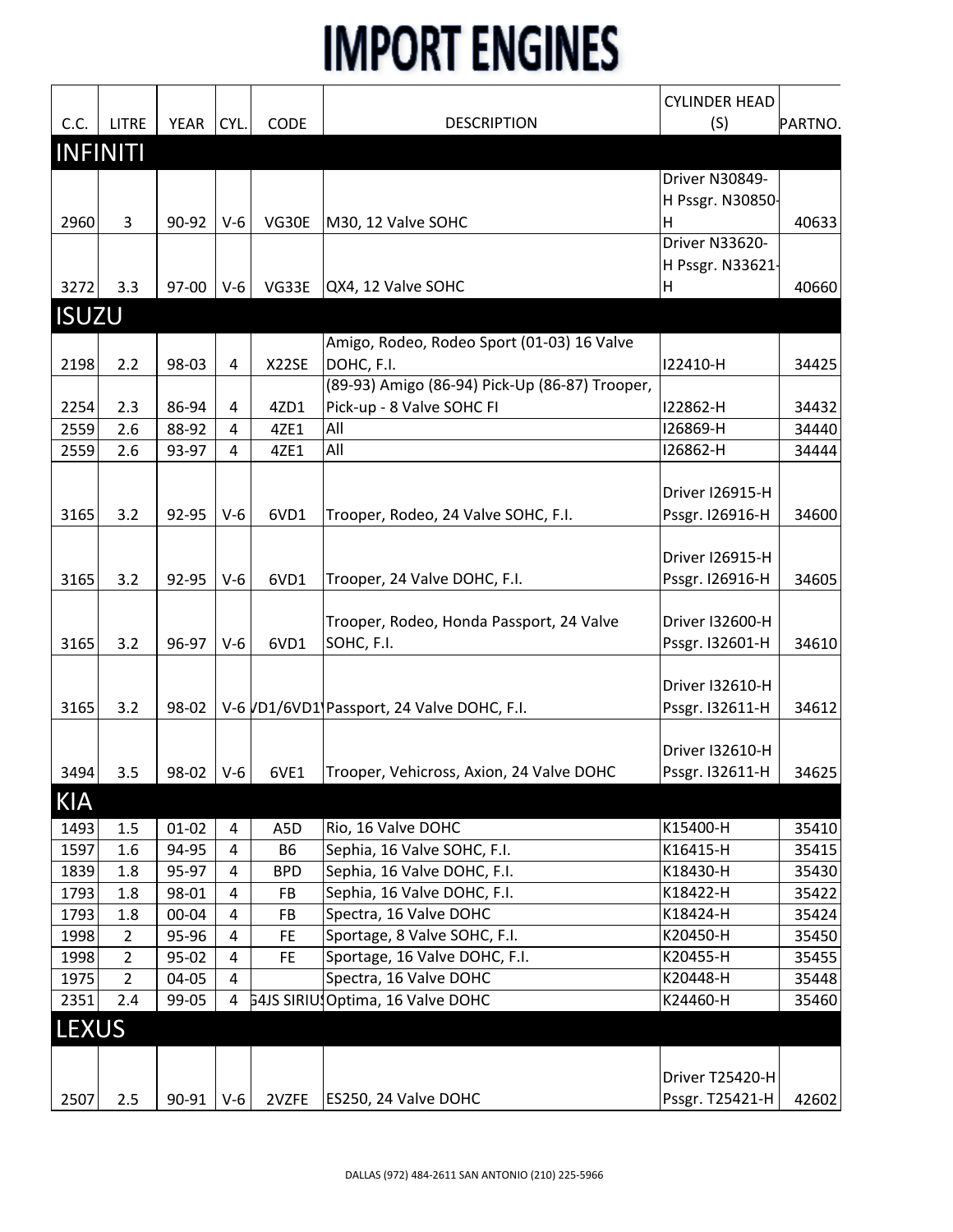|              |                   |           |                |                  |                                                         | <b>CYLINDER HEAD</b> |         |
|--------------|-------------------|-----------|----------------|------------------|---------------------------------------------------------|----------------------|---------|
| C.C.         | <b>LITRE</b>      | YEAR      | CYL.           | CODE             | <b>DESCRIPTION</b>                                      | (S)                  | PARTNO. |
|              |                   |           |                |                  |                                                         |                      |         |
|              |                   |           |                |                  |                                                         | Driver T30850-H      |         |
| 2958         | 3                 | 92-93     | $V-6$          | 3VZFE            | ES300, 24 Valve DOHC                                    | Pssgr. T30851-H      | 42609   |
|              |                   |           |                |                  |                                                         |                      |         |
|              |                   |           |                |                  |                                                         | Driver T30880-H      |         |
| 2995         | 3                 | 94-98     | $V-6$          | 1MZFE            | ES300, 24 Valve DOHC, Specify Application               | Pssgr. T30881-H      | 42612   |
|              |                   |           |                |                  |                                                         |                      |         |
|              |                   |           |                |                  |                                                         | Driver T30880-H      |         |
| 2995         | 3                 | 99        | $V-6$          | 1MZFE            | ES300, RX300, 24 Valve DOHC, Spec. FWD-AWD              | Pssgr. T30881-H      | 42613   |
|              |                   |           |                |                  |                                                         |                      |         |
|              |                   |           |                |                  |                                                         | Driver T30880-H      |         |
| 2995         | 3                 | $00 - 03$ | $V-6$          | 1MZFE            | ES300 (00-01), RX300 (00-03), 24 Valve DOHC             | Pssgr. T30881-H      | 42614   |
|              |                   |           |                |                  |                                                         |                      |         |
|              |                   |           |                |                  |                                                         | Driver T30880-H      |         |
| 2995         | 3                 | $02-3$    | $V-6$          | 1MZFE            | ES300, 24 Valve DOHC, Specify FWD or AWD                | Pssgr. T30881-H      | 42615   |
| <b>MAZDA</b> |                   |           |                |                  |                                                         |                      |         |
| 1489         | 1.5               | 95-98     | 4              | Z <sub>5</sub>   | Protégé, 16 Valve, DOHC, F.I.                           | M15420-H             | 36404   |
| 1597         | 1.6               | 86-87     | $\overline{4}$ | <b>B6</b>        | 323, 8 Valve SOHC, F.I.                                 | M16867-H             | 36406   |
| 1597         | 1.6               | 88-89     | $\overline{4}$ | B <sub>6</sub>   | 323, 8 Valve SOHC, F.I.                                 | M16881-H             | 36408   |
| 1597         | 1.6               | 90-94     | $\overline{4}$ | B <sub>6</sub>   | 323, 8 Valve SOHC, F.I.                                 | M16920-H             | 36412   |
| 1597         | 1.6               | 90-93     | 4              | <b>B6</b>        | Miata, 16 Valve DOHC                                    | M16922-H             | 36413   |
| 1597         | 1.6               | 92-94     | $\overline{4}$ | <b>B6</b>        | MX3 16 Valve SOHC                                       | M16924-H             | 36414   |
| 1597         | 1.6               | 99-01     | $\overline{4}$ | ZL/ZM            | Protégé, 16 Valve DOHC                                  | M16926-H             | 36415   |
| 1839         | 1.8               | 90-94     | $\overline{4}$ | <b>BP01</b>      | Protégé, 16 Valve, SOHC, F.I.                           | M18750-H             | 36416   |
| 1839         | 1.8               | 90-98     | $\overline{4}$ | BPO <sub>5</sub> | Protégé, Miata, 16 Valve DOHC, F.I.                     | M18851-H             | 36418   |
| 1839         | 1.8               | 99-00     | $\overline{4}$ | <b>FP</b>        | Protégé, 16 Valve DOHC                                  | M18855-H             | 36419   |
| 1839         | 1.8               | 99-00     | $\overline{4}$ |                  | Miata, MX5, 16 Valve DOHC                               | M18857-H             | 36421   |
| 1839         | 1.8               | $01 - 05$ | $\overline{4}$ |                  | Miata, MX5, 16 Valve DOHC                               | M18859-H             | 36423   |
| 1991         | $\overline{2}$    | 93-97     | $\overline{4}$ | <b>FS</b>        | 626, MX-6 - 16 Valve DOHC                               | M20810-H             | 36427   |
| 1998         | $\overline{2}$    | 83-85     | $\overline{a}$ | <b>FE</b>        | 626, B2000 F.W.D. - Carb.                               | M20856-H             | 36438   |
| 1991         | 2                 | 98-99     | 4              | FS               | 626, 16 Valve DOHC, Dual Sensor                         | M20812-H             | 36428   |
| 1991         | 2                 | 00-03     | $\overline{4}$ | <b>FS</b>        | Protégé, Protégé 5, 16 Valve DOHC                       | M20812-H             | 36429   |
| 2184         | 2.2               | 88-92     | $\overline{4}$ | F <sub>2</sub>   | 626, MX6, 12 Valve SOHC, F.I.                           | M22882-H             | 36420   |
| 2184         | 2.2               | 87-93     | 4              | F <sub>2</sub>   | B2200 - 8 Valve Hyd.                                    | M22872-H             | 36422   |
|              |                   |           |                |                  |                                                         | Driver M23920-       |         |
|              |                   |           |                |                  | 626, MX6, Millenia - 24 Valve DOHC, Specify             | H Pssgr.             |         |
| 2507         | 2.5               | 93-02     | $V-6$          | KL               | Year, Make & Model                                      | M23921-H             | 36606   |
| 2606         | 2.6               | 89-94     | 4              | G <sub>6</sub>   | B2600I, MPV - 12 Valve                                  | M26800-H             | 36440   |
|              |                   |           |                |                  |                                                         | Driver M30890-       |         |
|              |                   |           |                |                  |                                                         | H Pssgr.             |         |
| 2954         | 3                 | 89-95     | $V-6$          | JE.              | MPV, 18 Valve SOHC, F.I., Specify Year & Model M30891-H |                      | 36610   |
|              | <b>MITSUBISHI</b> |           |                |                  |                                                         |                      |         |
| 1468         | 1.5               | 93-95     | 4              | 4G15             | Mirage, 12 Valve SOHC, F.I.                             | C15910-H             | 38416   |
| 1755         | 1.8               | 90-94     | $\overline{4}$ | 4G37             | Eclipse SOHC                                            | C18984-H             | 38420   |
| 1834         | 1.8               | 92-96     | $\overline{4}$ | 4G93             | Expo (92-94) Mirage, 16 Valve SOHC                      | C18985-H             | 38424   |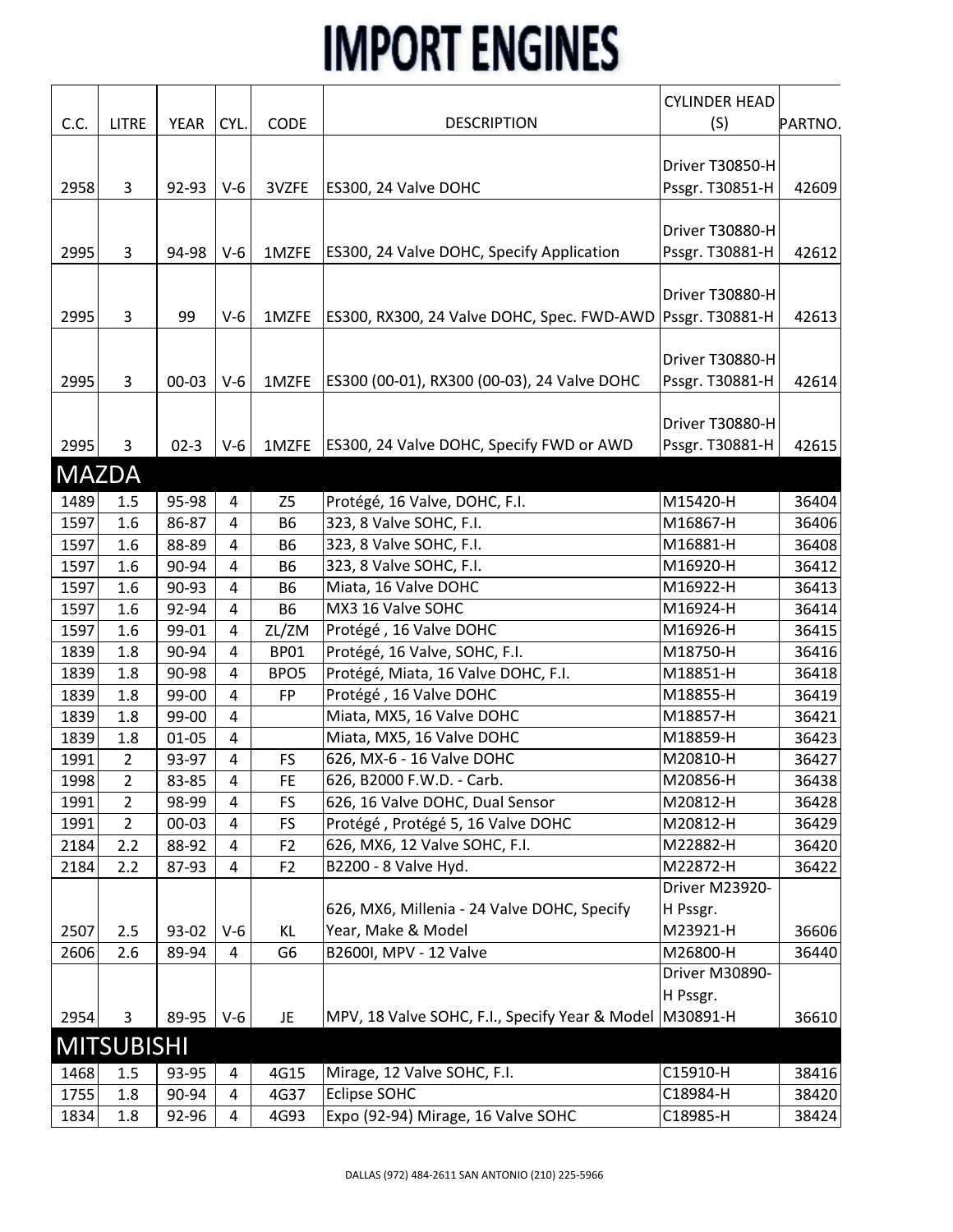|               |                |       |                |       |                                                  | <b>CYLINDER HEAD</b> |         |
|---------------|----------------|-------|----------------|-------|--------------------------------------------------|----------------------|---------|
| C.C.          | <b>LITRE</b>   | YEAR  | CYL.           | CODE  | <b>DESCRIPTION</b>                               | (S)                  | PARTNO. |
| 1997          | $\overline{2}$ | 89-92 | 4              |       | 663B/4G61Galant, 8 Valve, SOHC                   | C20222-H             | 38440   |
| 1997          | $\overline{2}$ | 89-92 | $\overline{4}$ | 4G63  | Galant, Laser, Eclipse - DOHC                    | C20111-H             | 38442   |
| 1997          | $\overline{2}$ | 90-92 | $\overline{4}$ | 4G63  | Galant, Eclipse, Laser Turbo                     | C20222-H             | 38444   |
| 1997          | $\overline{2}$ | 93-94 | 4              | 4G63  | Eclipse - 16 Valve DOHC                          | C20250-H             | 38446   |
| 1997          | 2              | 93-94 | $\overline{4}$ | 4G63  | Eclipse Turbo - 16 Valve DOHC                    | C20251-H             | 38447   |
| 1996          | $\overline{2}$ | 95-99 | 4              | 4A20  | Eclipse, 16 Valve DOHC                           | C25000-H             | 6480    |
| 1997          | $\overline{2}$ | 95-99 | $\overline{4}$ | 4G63  | Eclipse Turbo - 16 Valve DOHC                    | C20252-H             | 38445   |
|               |                |       |                |       |                                                  |                      |         |
| 2350          | 2.4            | 99-04 | 4              | 4G64  | Galant (99-03), Eclipse (00-04), 16 Valve SOHC   | C24922-H             | 38449   |
| 2350          | 2.4            | 97-99 | $\overline{4}$ | 4G64  | Montero Sport, 16 Valve SOHC                     | C24924-H             | 38450   |
| 2350          | 2.4            | 87-88 | 4              | G64B  | Galant, Van 12 Valve SOHC F.I.                   | C24872-H             | 38448   |
| 2350          | 2.4            | 89-92 | $\overline{4}$ | G64B  | Pick-Up 8 Valve SOHC, F.I.                       | C24873-H             | 38452   |
| 2350          | 2.4            | 89-92 | $\overline{4}$ | G64B  | Van, 8 Valve SOHC, F.I.                          | C24873-H             | 38454   |
| 2350          | 2.4            | 93-96 | $\overline{4}$ | 4G64  | Pick-Up SOHC                                     | C24910-H             | 38456   |
|               |                |       |                |       | Eclipse (97-98), Galant (95-98), Expo (93-95) 16 |                      |         |
| 2350          | 2.4            | 93-99 | 4              | 4G64  | Valve SOHC                                       | C24920-H             | 38458   |
| 2555          | 2.6            | 83-89 | $\overline{4}$ | G54B  | Montero Pickup, RWD, 12 Valve SOHC               | 594-H                | 6450    |
|               |                |       |                |       |                                                  | Driver C30882-       |         |
|               |                |       |                |       |                                                  | H Pssgr. C30889-     |         |
| 2972          | 3              | 88-90 | $V-6$          | 6G72  | SOHC-F.W.D. # 8713 N3 - 41 Galant Sigma          | H                    | 6660    |
|               |                |       |                |       |                                                  | Driver C30882-       |         |
|               |                |       |                |       |                                                  | H Pssgr. C30889-     |         |
| 2972          | 3              | 89-94 | $V-6$          | 6G72  | SOHC-R.W.D. Montero - Pick-Up                    | H                    | 6662    |
|               |                |       |                |       |                                                  | Driver C30925-       |         |
|               |                |       |                |       |                                                  | H Pssgr. C30930-     |         |
| 2972          | 3              | 92-96 | $V-6$          | 6G72  | DOHC-R.W.D. - Diamante - Stealth                 | н                    | 6668    |
|               |                |       |                |       |                                                  | Driver C30925-       |         |
|               |                |       |                |       |                                                  | H Pssgr. C30930-     |         |
| 2972          | 3              | 97-99 | $V-6$          | 6G72  | DOHC-R.W.D. - Diamante - Stealth                 | H                    | 6668    |
|               |                |       |                |       |                                                  | Driver C30927-       |         |
|               |                |       |                |       | Montero Sport, Montero 24 Valve SOHC RWD         | H Pssgr. C30928-     |         |
| 2972          | 3              | 95-98 | $V-6$          | 4G72  | VIN H                                            | н                    | 6669    |
|               |                |       |                |       |                                                  | Driver C30882-       |         |
|               |                |       |                |       |                                                  | H Pssgr. C30889-     |         |
| 2972          | 3              | 99-03 | $V-6$          | 6G72  | Montero Sport, 24 Valve SOHC                     | н                    | 6664    |
|               |                |       |                |       |                                                  | Driver C30882-       |         |
|               |                |       |                |       |                                                  | H Pssgr. C30889-     |         |
| 2972          | 3              | 99-05 | $V-6$          | 6G72  | Galant, Eclipse, 24 Valve SOHC                   | Н                    | 6664    |
|               |                |       |                |       |                                                  | Driver C35620-       |         |
|               |                |       |                |       |                                                  | H Pssgr. C35621-     |         |
| 3496          | 3.5            | 97-02 | $V-6$          | 6G74  | Montero, Montero Sport, 24 Valve SOHC, F.I.      | н                    | 38630   |
|               |                |       |                |       |                                                  | Driver C35610-       |         |
|               |                |       |                |       |                                                  | H Pssgr. C35611-     |         |
| 3496          | 3.5            | 94-96 |                |       | V-6   6G74DN   Montero, 24 Valve DOHC            | H                    | 38628   |
| <b>NISSAN</b> |                |       |                |       |                                                  |                      |         |
|               |                |       |                |       |                                                  |                      |         |
| 1597          | 1.6            | 89-90 | $\overline{4}$ | GA16I | Sentra, Pulsar NX 12 Valve SOHC                  | N16890-H             | 40402   |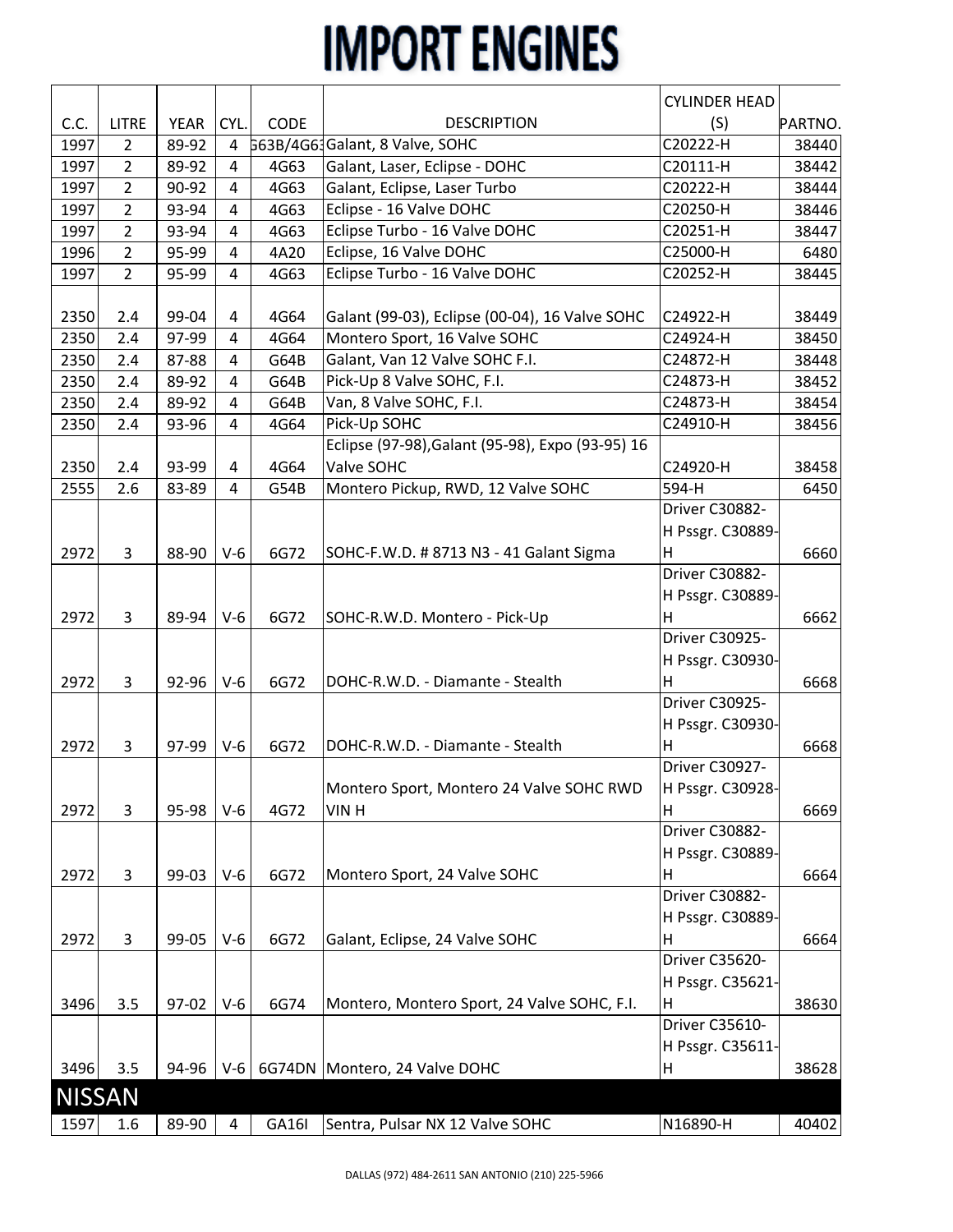|              |                |             |                |                |                                             | <b>CYLINDER HEAD</b> |         |
|--------------|----------------|-------------|----------------|----------------|---------------------------------------------|----------------------|---------|
| C.C.         | <b>LITRE</b>   | <b>YEAR</b> | CYL.           | CODE           | <b>DESCRIPTION</b>                          | (S)                  | PARTNO. |
|              |                |             |                |                | Sentra NX, 200SX (95-99) 16 Valve DOHC      |                      |         |
| 1597         | 1.6            | 91-99       | 4              | GA16DE         | Specify Year                                | N16912-H             | 40408   |
| 1597         | 1.6            | 87-88       | 4              | E16I/S         | Pulsa, Sentra, F.I.                         | N16837-H             | 40426   |
| 1998         | $\overline{2}$ | 91-94       | 4              | SR20DE         | Sentra, 200SX, NX, 16 Valve DOHC, F.I.      | N20912-H             | 40448   |
| 1998         | $\overline{2}$ | 95-99       | $\overline{4}$ | SR20DE         | Sentra, 200SX, 16 Valve DOHC, F.I.          | N20915-H             | 40450   |
| 2389         | 2.4            | 83-89       | $\overline{4}$ | Z241           | Rear Dipstick Pick-Up, Pathfinder, Cargovan | N24836-H             | 40456   |
| 2389         | 2.4            | 89-90       | 4              | KA24E          | 240SX - 12 Valve                            | N24890-H             | 40460   |
| 2389         | 2.4            | 89-92       | 4              | KA24E          | Stanza, Axxess, 12 Valve SOHC, F.I.         | N24891-H             | 40462   |
| 2389         | 2.4            | 90-97       | $\overline{4}$ | KA24E          | Pick-Up - 12 Valve                          | N24892-H             | 40464   |
| 2389         | 2.4            | 91-94       | 4              | KA24DE         | 240SX - 16 Valve DOHC                       | N24893-H             | 40466   |
| 2389         | 2.4            | 93-97       | 4              | KA24DE         | Altima - 16 Valve DOHC                      | N24898-H             | 40468   |
| 2389         | 2.4            | 95-98       | 4              | KA24DE         | 240SX, 16 Valve DOHC                        | N24900-H             | 40470   |
| 2389         | 2.4            | 98-99       | $\overline{4}$ | KA24DE         | Altima, 16 Valve DOHC                       | N24901-H             | 40471   |
| 2389         | 2.4            | $00 - 01$   | 4              | KA24DE         | Altima, 16 Valve DOHC                       | N24902-H             | 40472   |
| 2389         | 2.4            | 98-00       | 4              | KA24DE         | Frontier, Xterra, 16 Valve DOHC             | N24903-H             | 40473   |
| 2389         | 2.4            | $02 - 05$   | $\overline{4}$ | KA24DE         | Frontier, Xterra, 16 Valve DOHC             | N24904-H             | 40474   |
|              |                |             |                |                |                                             | Driver N30849-       |         |
|              |                |             |                |                | Pick-Up Pathfinder, 12 Valve SOHC, 2 Keyway | H Pssgr. N30850-     |         |
| 2960         | 3              | 87-89       | $V-6$          | <b>VG30I/E</b> | Crank                                       | н                    | 40626   |
|              |                |             |                |                |                                             | Driver N30849-       |         |
|              |                |             |                |                |                                             | H Pssgr. N30850-     |         |
| 2960         | 3              | 90-95       | $V-6$          | VG30E          | Pathfinder P/U 2 Keyway Crank               | н                    | 40632   |
|              |                |             |                |                |                                             | Driver N30849-       |         |
|              |                |             |                |                |                                             | H Pssgr. N30850-     |         |
| 2960         | 3              | 89-94       | $V-6$          | VG30E          | Maxima w/ SOHC                              | н                    | 40633   |
|              |                |             |                |                |                                             | Driver N30849-       |         |
|              |                |             |                |                |                                             | H Pssgr. N30850-     |         |
| 2960         | 3              | 93-95       | $V-6$          | VG30E          | Quest w/ SOHC                               | H                    | 40634   |
|              |                |             |                |                |                                             | Driver N30860-       |         |
|              |                |             |                |                |                                             | H Pssgr. N30861-     |         |
| 2960         | 3              | 90-96       | $V-6$          |                | VG30DE 300ZX F.I. DOHC                      | н                    | 40635   |
|              |                |             |                |                |                                             | Driver N30849-       |         |
|              |                |             |                |                |                                             | H Pssgr. N30850-     |         |
| 2960         | 3              | 96-98       | $V-6$          | VG30E          | Quest 12 Valve SOHC F.I.                    | н                    | 40638   |
|              |                |             |                |                |                                             | Driver N33620-       |         |
|              |                |             |                |                |                                             | H Pssgr. N33621-     |         |
| 3272         | 3.3            | 96-00       | $V-6$          | VG33E          | Pathfinder, 12 Valve SOHC, F.I.             | н                    | 40660   |
|              |                |             |                |                |                                             | Driver N33624-       |         |
|              |                |             |                |                |                                             | H Pssgr. N33625-     |         |
| 3272         | 3.3            | 99-02       | $V-6$          | VG33E          | Quest                                       | н                    | 40662   |
|              | <b>SATURN</b>  |             |                |                |                                             |                      |         |
| 116          | 1.9            | 91-97       | 4              | SOHC           | SOHC VIN 8,9 - 8 Valve                      | G19430-H             | 60402   |
| 116          | 1.9            | 91-97       | 4              | <b>DOHC</b>    | DOHC VIN 7 - 16 Valve                       | G19440-H             | 60403   |
|              |                |             |                |                |                                             |                      |         |
| <b>SCION</b> |                |             |                |                |                                             |                      |         |
| 1497         | 1.5            | 04-05       | 4              | 1NZFE          | XA, XB, 16 Valve DOHC                       | T15999-H             | 42416   |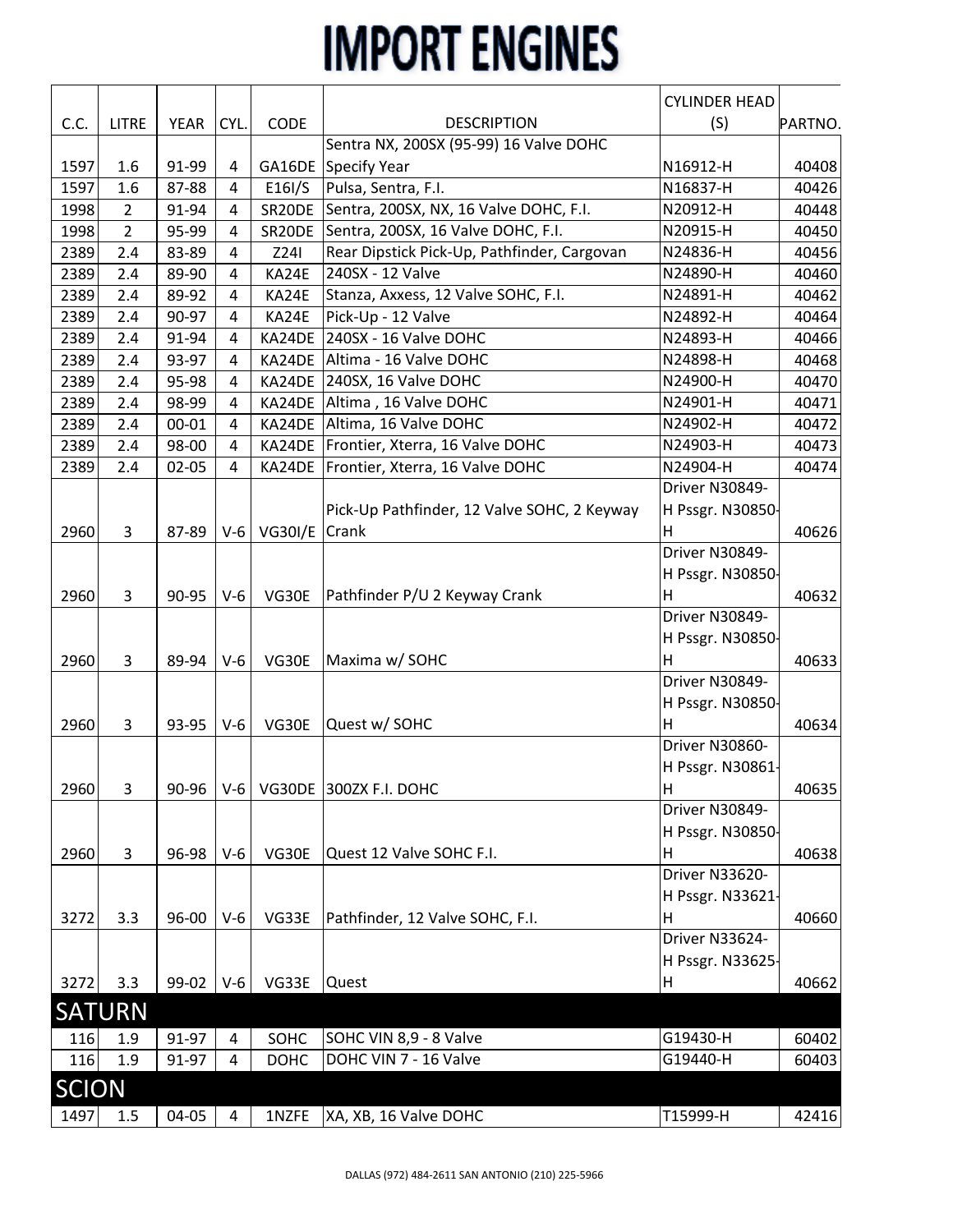|               |                |             |                |             |                                                         | <b>CYLINDER HEAD</b> |         |
|---------------|----------------|-------------|----------------|-------------|---------------------------------------------------------|----------------------|---------|
| C.C.          | <b>LITRE</b>   | <b>YEAR</b> | CYL.           | CODE        | <b>DESCRIPTION</b>                                      | (S)                  | PARTNO. |
| 2362          | 2.4            | 2005        | 4              | 2AZFE       | TC, 16 Valve DOHC                                       | T24865-H             | 42465   |
| <b>SUZUKI</b> |                |             |                |             |                                                         |                      |         |
| 993           | 1              | 89-95       | 3              | G10         | GEO Metro w/ Hydraulic Lifters                          | S10892-H             | 50320   |
| 993           | $\mathbf{1}$   | 96-98       | 3              | G10         | Metro, F.I.                                             | S10892-H             | 50322   |
|               |                |             |                |             | Swift (89-94), Samurai (90-95), 8 Valve                 |                      |         |
| 1298          | 1.3            | 89-95       | 4              | G13BA       | <b>SOHCSpecify Year and Make</b>                        | S13950-H             | 50419   |
| 1298          | 1.3            | 95-97       | 4              | G13BA       | Swift, 8 Valve SOHC                                     | S13950-H             | 50420   |
| 1298          | 1.3            | 98-01       | 4              | G13BB       | Swift, 16 Valve SOHC                                    | S13952-H             | 50422   |
| 1298          | 1.3            | 89-94       | $\overline{4}$ | G13K        | Swift GTI, 16 Valve DOHC                                | S13954-H             | 50424   |
| 1324          | 1.3            | 86-89       | 4              | G13A        | Samurai, Sidekick (89), 8 Valve SOHC                    | S13956-H             | 50426   |
| 1590          | 1.6            | 89-95       | $\overline{4}$ | G16KC       | Sidekick, Tracker, 8 Valve SOHC, F.I.                   | S16892-H             | 50414   |
| 1590          | 1.6            | 92-97       | 4              | G16KV       | Sidekick, 16 Valve SOHC, F.I.                           | S16922-H             | 50416   |
| 1590          | 1.6            | 91-98       | $\overline{4}$ | G16KV       | Sidekick, X90 (96-98) 16 Valve SOHC, F.I.               | S16922-H             | 50416   |
| 1590          | 1.6            | 95-97       | $\overline{4}$ | G16B        | Esteem, 16 Valve SOHC                                   | S16400-H             | 50428   |
| 1590          | 1.6            | 98-01       | 4              | G16B        | Esteem (98-00), Vitara (99-01), 16 Valve SOHC           | S16402-H             | 50430   |
| 1840          | 1.8            | 96-02       | 4              | G18K        | Sidekick (96-98), Esteem (99-02) 16 Valve DOHC S18400-H |                      | 50432   |
| 1995          | $\overline{2}$ | 99-03       | 4              | J20         | Tracker, 16 Valve DOHC, F.I.                            | S20405-H             | 50417   |
| 1995          | 2              | 99-04       | 4              | <b>J20A</b> | Vitara, Aerio, 16 Valve DOHC                            | S20410-H             | 50434   |
|               | <b>TOYOTA</b>  |             |                |             |                                                         |                      |         |
|               |                |             |                |             | Tercel (90-91) 8 3/4 F.I. Rail Bolt (92-94) 8 1/2"      |                      |         |
| 1456          | 1.5            | 90-94       | 4              | 3EE         | F.I. Rail Bolt "                                        | T15901-H             | 42410   |
| 1452          | 1.5            | 83-88       | 4              | 3AC         | Tercel 8 Valve SOHC, Carb.                              | T15818-H             | 42412   |
| 1497          | 1.5            | 92-95       | $\overline{4}$ | 5EFE        | Paseo, 16 Valve DOHC, F.I.                              | T15997-H             | 42414   |
|               |                |             |                |             | Tercel, Paseo 16 Valve DOHC (95 w/CAL.                  |                      |         |
| 1497          | 1.5            | 95-98       | 4              | 5EFE        | Emmisions)                                              | T15998-H             | 42415   |
| 1497          | 1.5            | 00-05       | 4              | 1NZFE       | Echo, 16 Valve DOHC                                     | T15999-H             | 42416   |
| 1497          | 1.5            | $01 - 03$   | 4              | 1NZFXE      | Prius, 16 Valve DOHC                                    | T15999-H             | 42418   |
| 1587          | 1.6            | 86-88       | 4              | 4ALC        | Corolla, F.W.D. w/ 6 Hole Crank                         | T16868-H             | 42424   |
| 1587          | 1.6            | 93-97       | 4              | 4AFE        | Corolla, 16 Valve DOHC, F.I.                            | T16882-H             | 42425   |
|               |                |             |                |             |                                                         |                      |         |
| 1587          | 1.6            | 88-92       | 4              | 4AF         | Corolla SR5 DOHC (88-89 Corolla) (89-92 Celica)         | T16881-H             | 42428   |
| 1762          | 1.8            | 93-97       | 4              | 7AFE        | Corolla (93-97) Celica (94-97), DOHC                    | T17215-H             | 42429   |
| 1794          | 1.8            | 98-05       | $\overline{4}$ | 1ZZFE       | Corolla, Geo Prism 16 Valve DOHC, F.I.                  | T18420-H             | 42436   |
| 1796          | 1.8            | $00 - 05$   | 4              | 2ZZGE       | Celica GTX, Matrix XRS, 16 Valve DOHC                   | T18430-H             | 42440   |
|               |                |             |                |             | Camry (87-91) Celica (87-89) 16 Valve DOHC,             |                      |         |
| 1998          | $\overline{2}$ | 87-91       | 4              | 3SFE        | F.I.                                                    | T21225-H             | 42435   |
| 1998          | $\overline{2}$ | 96-97       | 4              | 3SFE        | RAV 4, 16 Valve DOHC                                    | T20860-H             | 42430   |
| 1998          | $\overline{2}$ | 98-00       | 4              | 3SFE        | RAV 4, 16 Valve DOHC                                    | T20862-H             | 42432   |
| 1998          | $\overline{2}$ | $01 - 03$   | 4              | 1AZFE       | RAV 4, 16 Valve DOHC                                    | T20870-H             | 42433   |
|               |                |             |                |             |                                                         |                      |         |
| 2164          | 2.2            | 92-01       | 4              | 5SFE        | Camry Balance Shaft Eliminated Solara (98-01)           | T21330-H             | 42437   |
|               |                |             |                |             | Celica, MR2 (90-95), 16 Valve DOHC, Specify             |                      |         |
| 2164          | 2.2            | 90-99       | 4              | 5SFE        | Year & Model                                            | T21330-H             | 42438   |